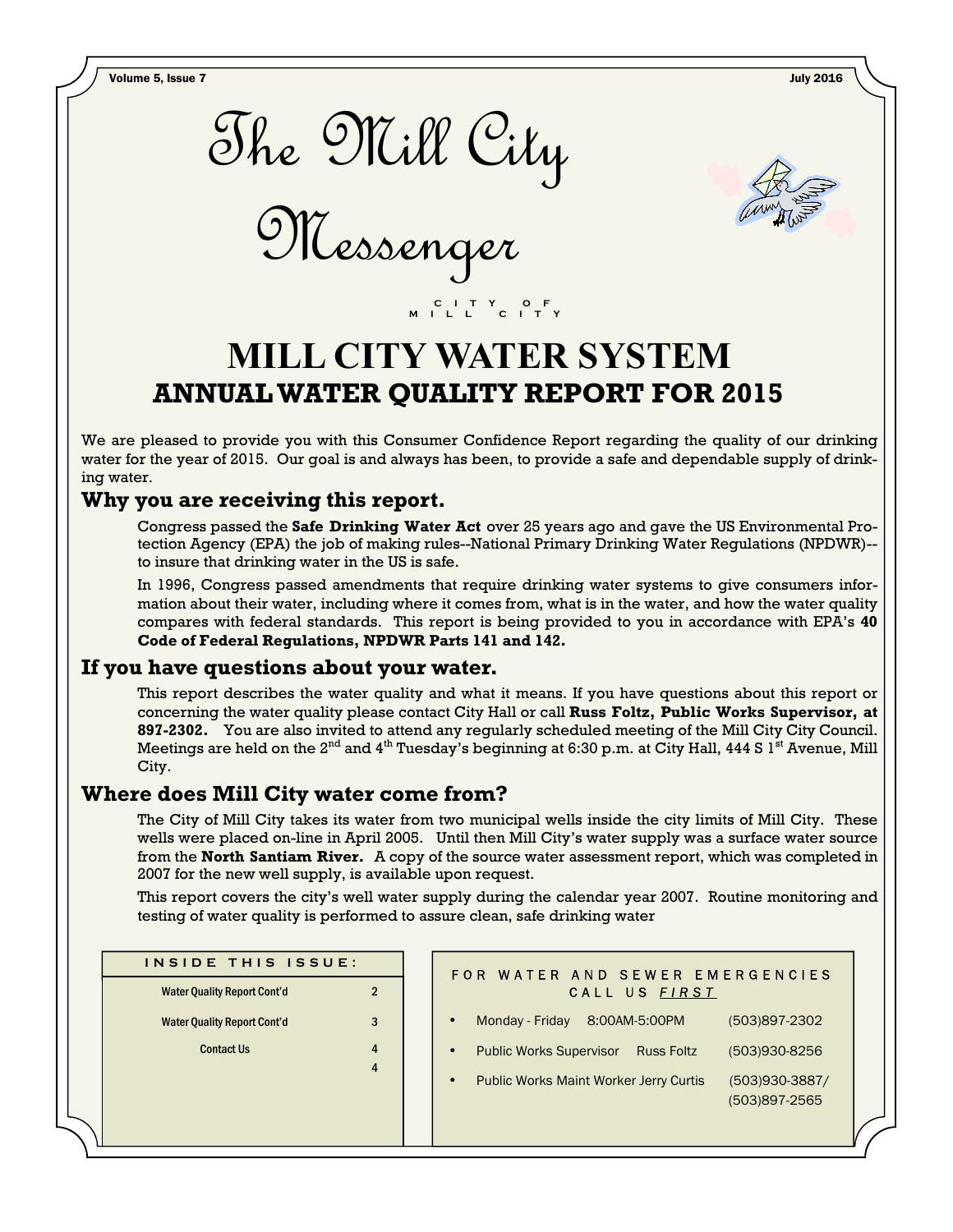### **MILL CITY WATER SYSTEM**

#### **ANNUAL WATER QUALITY REPORT FOR 2015 - CONT'D**

#### **What constituents might be in water?**

## **We are pleased to report that our drinking water is safe and meets federal and state requirements. This report shows our water quality and what it means.**

The City of Mill City routinely monitors for constituents in the drinking water in accordance with federal and state laws. This report shows the results of our monitoring for the period of January 1, 2014 through December 31, 2015. As water travels over the land or underground, it can pick up substances or contaminants such as:

- Microbial constituents, such as viruses and bacteria, which may come from sewage treatment plants, septic systems, agricultural livestock operations, and wildlife.
- Inorganic contaminants, such as salts and metals, which can be naturally-occurring or result from urban storm water runoff, industrial or domestic waste water discharges, oil and gas production, mining or farming.
- \* Pesticides and herbicides, which may come from a variety of sources, such as agricultural and residential uses.
- Radioactive contaminants, which are naturally occurring.
- Organic chemical contaminants, including synthetic and volatile organic chemicals, which are by products of industrial processes and petroleum production, and can also come from gas stations, urban storm water runoff, and septic systems.

The Oregon Health Division and DEQ completed a "Source Water Assessment of the Mill City Water System", dated January 14, 2002, based on the City's surface water intake from the North Santiam River. Additionally, an assessment was completed in 2007 based on the City's water intake from the new well site. A copy of these reports are available upon request at City Hall for your review. Copies may be purchased for a nominal fee.

### **Are there constituents in Mill City Water?**

All drinking water, including bottled water, may reasonably be expected to contain at least small amounts of some constituents. The presence of constituents does not necessarily indicate that the water poses a health risk. More information about contaminants and potential health effects can be obtained by calling the Environmental Protection Agency's Safe Drinking Water Hotline at 1-800-426-4791 and the Oregon Health Division at 1-503-731-4317.

## **Coliform Bacteria, what is it?**

Coliform are bacteria that are naturally present in the environment and are used as an indicator that other, potentially-harmful, bacteria may be present. **Mill City water is tested monthly for this, and none has been detected.**

## **Is the City of Mill City's water monitored for constituents?**

Mill City routinely monitors for constituents in its drinking water according to Federal and State laws. This table shows the results of our monitoring for the period of January 1, 2014 to December 31, 2015**.** Although we routinely monitor for more than 100 constituents, the table below will show only those constituents for which a **detectable level** was found.

Lead and copper in tap water results shown are for the most recent monitoring completed in September 2013. As you can see by the table below, our system had no violations for contaminant levels. Mill City's drinking water meets and/or exceeds all Federal and State requirements for constituents. We have learned through the monitoring process that some low levels of constituents have been detected. The EPA has determined that Mill City drinking water **IS SAFE** at these levels.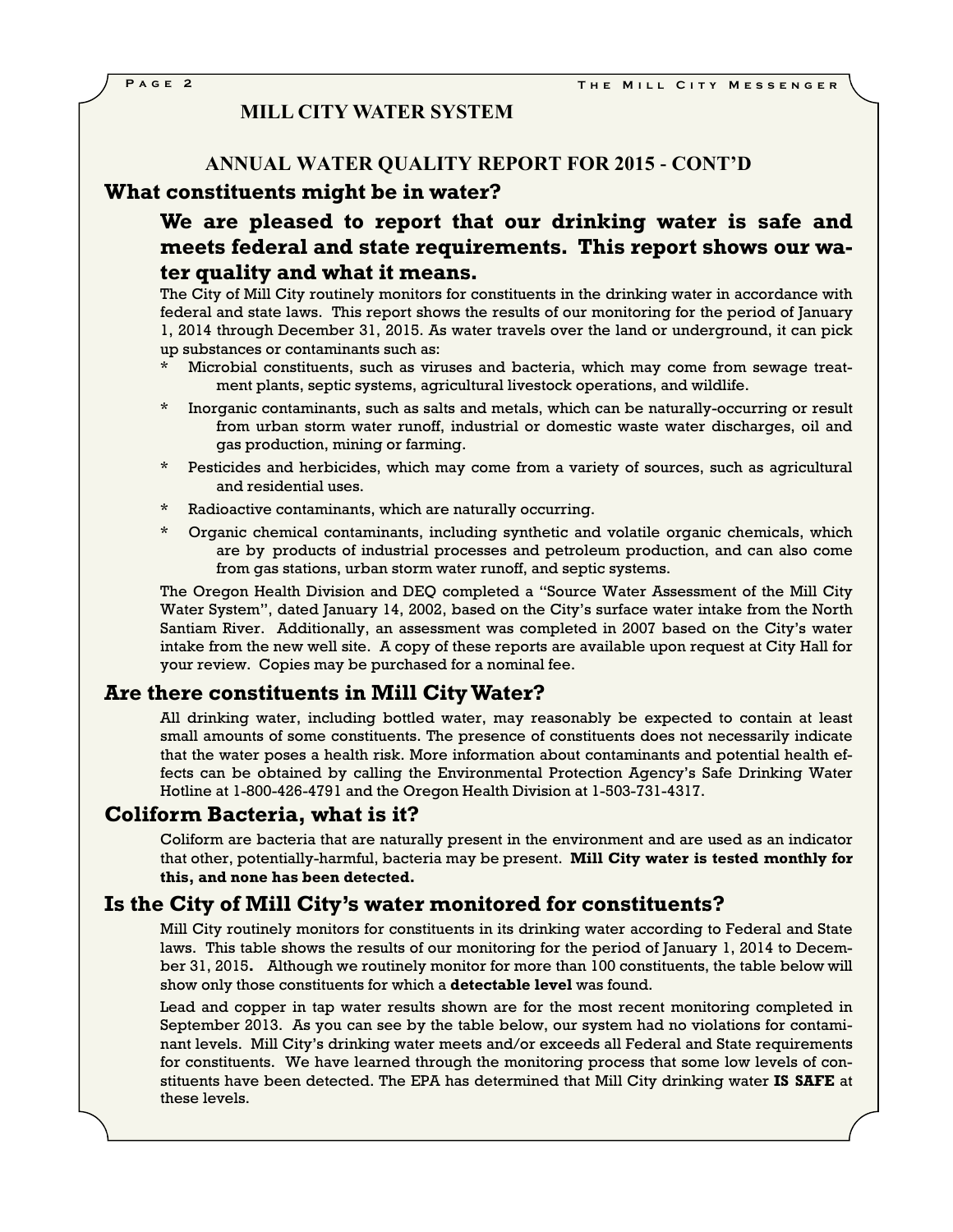| Contaminant                        | Viola-<br>tions<br>Yes / No | Level<br>Detect-<br>ed | Unit of<br>Meas-<br>ure | Maximum<br>Contami-<br>nant Level<br>Goal<br>(MCLG) | Maximum<br>Contami-<br>nant<br>Level<br>(MCL) | <b>Likely Source of Contamina-</b><br>tion                                                                        |
|------------------------------------|-----------------------------|------------------------|-------------------------|-----------------------------------------------------|-----------------------------------------------|-------------------------------------------------------------------------------------------------------------------|
| <b>Inorganic Constitu-</b><br>ents |                             |                        |                         |                                                     |                                               |                                                                                                                   |
| 14. Copper                         | No                          | $\mathbf{0}$           | ppm                     | 1.3                                                 | $AL=1.3$                                      | Corrosion of household plumb-<br>ing systems; erosion of natural<br>deposits; leaching of wood pre-<br>servatives |
| 17. Lead                           | No                          | .0065                  | ppm                     | 0                                                   | $AL=15$                                       | Corrosion of household plumb-<br>ing; erosion of natural deposits.                                                |

## **TEST RESULTS OF CITY OF MILL CITY WATER SYSTEM**

Note: One sample site has an action level that exceeded the Health Division requirements. This was due to the age and type of piping inside the home and does not affect water quality in the community water system.

## **Important Information:**

We're proud that your drinking water meets or exceeds all federal and state requirements. While we have learned through our monitoring and testing that some constituents have been detected, the Environmental Protection Agency has determined that your water is safe at these levels.

Infants and young children are typically more vulnerable to lead in drinking water than the general population. It is possible that lead levels at your home may be higher than at other homes in the community as a result of materials used in your home's plumbing. If you are concerned about elevated lead levels in your home's water you may want to flush your tap water for 30 seconds to two (2) minutes before using the water. If you have further concerns, you may wish to have your water tested by a water testing lab. Additional information is available from the Safe Drinking Water Hotline (1-800-426-4791). Lead in drinking water is rarely the sole cause of lead poisoning, but it can add to a person's total lead exposure. All potential sources of lead in the household should be identified and removed, replaced or reduced.

Maximum Contaminant Levels (MCLs) are set at very stringent levels. To understand the possible health effects described for many regulated constituents, a person would have to drink two (2) liters of water every day at the MCL level for a lifetime to have a one-in-a-million chance of having the described health effect.

Some people may be more vulnerable to constituents in drinking water than the general population. Those who may be at a higher risk are immuno-compromised persons such as persons with cancer undergoing chemotherapy, persons who have undergone organ transplants, people with HIV/AIDS or other immune system disorders, some elderly, and infants who can be particularly at risk from infections. These people should seek advice about drinking water from their health care providers. EPA/CDC has published guidelines on the appropriate ways to lessen the risk of infection from cryptosporidium and other microbiological constituents. These guidelines are available from the Safe Drinking Water Hotline (1-800- 426-4791).

Please call City Hall, 503.897.2302, if you have any questions.

**We work hard to provide top quality water. We ask that all our residents help us protect our water source, which is the heart of our community and way of life.** 

**Russ Foltz Public Works Supervisor Public Works Supervisor**